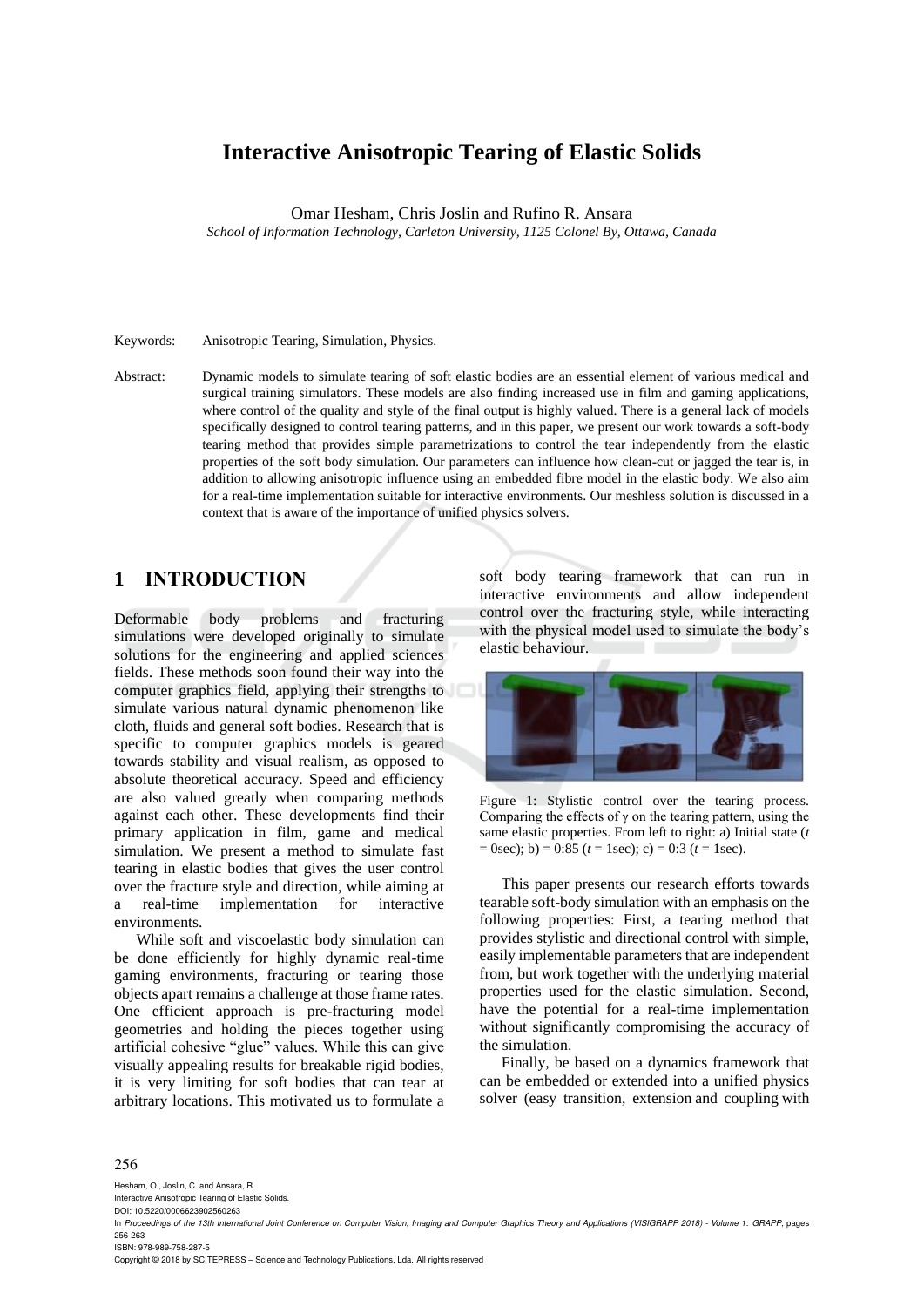other physical systems like fluid and cloth dynamics.)

With those goals in mind, we set out to achieve the following:

Extending Becker et al.'s Smoothed Particle Hydrodynamics (SPH) elastic simulation framework (2009) to support topological changes through tearing (or fracture, terms used interchangeably). Their meshless framework was chosen for its realistic simulation of elasticity at real-time rates while also being extensible to fluid and rigid simulation, as previously demonstrated by (Solenthaler et al., 2007).

Proposed the concept of a fracture disk that is inserted at any point of fracture throughout the simulation domain and, with the aid of an empirically developed transparency map, affords the end user a degree of control over the style of the tear (sharp and clean-cut vs. soft and feathered), decoupled from the elastic properties of the soft body being torn.

To control the tearing direction, we propose an anisotropic tearing model that uses a vector field, called fibres, to influence the orientation of the tear in an isotropic material. We propose the use of strainrate to modulate this influence and to avoid a completely geometric and artificial tearing pattern. We also describe a fast and simple method of maintaining the fibre field definition during the simulation, while robustly handling situations of fracture and topological changes in the material.

ECHNO

## **2 BACKGROUND**

Since Terzopoulos et al.'s (1988) seminal work on the dynamic simulation of deformable bodies and their fracture, this area of computer graphics research has seen a rapid increase in development, focusing on stable, visually realistic and efficient methodologies for simulating various natural physical phenomenon. Specific to fracture simulation, earlier methods heavily featured the Finite Element Method (FEM) discretization, thanks to its connected mesh definition and the ease of disconnecting them wherever fracture events occurred. FEM also provided the desirable property of convergence (as the resolution of the mesh increases, the method approaches the true continuum solution) and facilitated textured surface embedding by simply treating the boundary faces of the FEM mesh as the visual surface to render. Early examples of efficient FEM fracture include O'Brien et al.'s (1999) and its extension to ductile fracture (O'Brien et al., 20020) and Irving et al.'s (2004) very stable formulation for large and even inverted mesh deformations. FEM found further practical use in real-time gaming environments (Parker and O'Brien,

2009) and specialized medical and surgical scenarios (Meier et al., 2005). However, remeshing around topological changes while avoiding the generation of irregularly shaped and problematic elements remains a non-trivial challenge for FEM methods. This is important in tearing simulation, considering the need for fracture lines that cut through the mesh at arbitrary locations.

Recent adaptive remeshing techniques (Hahn and Wojtan, 2016), have tackled this problem, some even providing a high level of control of the fracture dynamics (Pfaff et al., 2014) with convincing visual realism. Koschier et al., (2017) proposed an approach based that decouples cut geometry from the underlying FEM mesh, avoiding the need for remeshing when tearing complex-shaped objects. FEM and XFEM methods are still, however, far from any real-time implementation, making them unviable for interactive environments.

An approach proposed in Chen et al.'s work (2014) comes closest to our goals of providing visual control over the cut features. While fast, it contrasts to our proposed method in two aspects. First, their approach is done in a post-process that modifies the FEM mesh geometrically while ours is done during runtime. Second, our approach relies on a meshless physics formulation.

Meshless methods have attracted attention for their flexibility and resampling freedom. In essence, the domain is discretized into disconnected particles (nodes) where the dynamic properties are evaluated, and each has an influence on the rest of the continuous body that decreases as we go further away from it. They do not suffer from the remeshing problems of FEM methods and have been found particularly useful for fracture simulation. Müller et al. (2004) used moving least squares (MLS) to calculate a firstorder-accurate estimation of the deformation gradient and successfully showcased the versatility of meshless methods in handling elastic, plastic and viscoelastic simulation seamlessly in the same framework and at interactive rates.

Smoothed particle hydrodynamics (SPH) is a meshless method, originally developed a few decades ago to model cosmo-galactic events (Gingold and Monaghan, 1977), that later became very popular in computer graphics for real-time Lagrangian fluid simulation due to its ability to handle rapidly changing neighbourhoods with high temporal coherency and stability (Müller et al., 2003; Tan and Yang, 2009). Solenthaler et al., (2007) devised an SPH framework to model a relatively large variety of physical phenomenon including rigid, deformable and fluid objects. However, their elasticity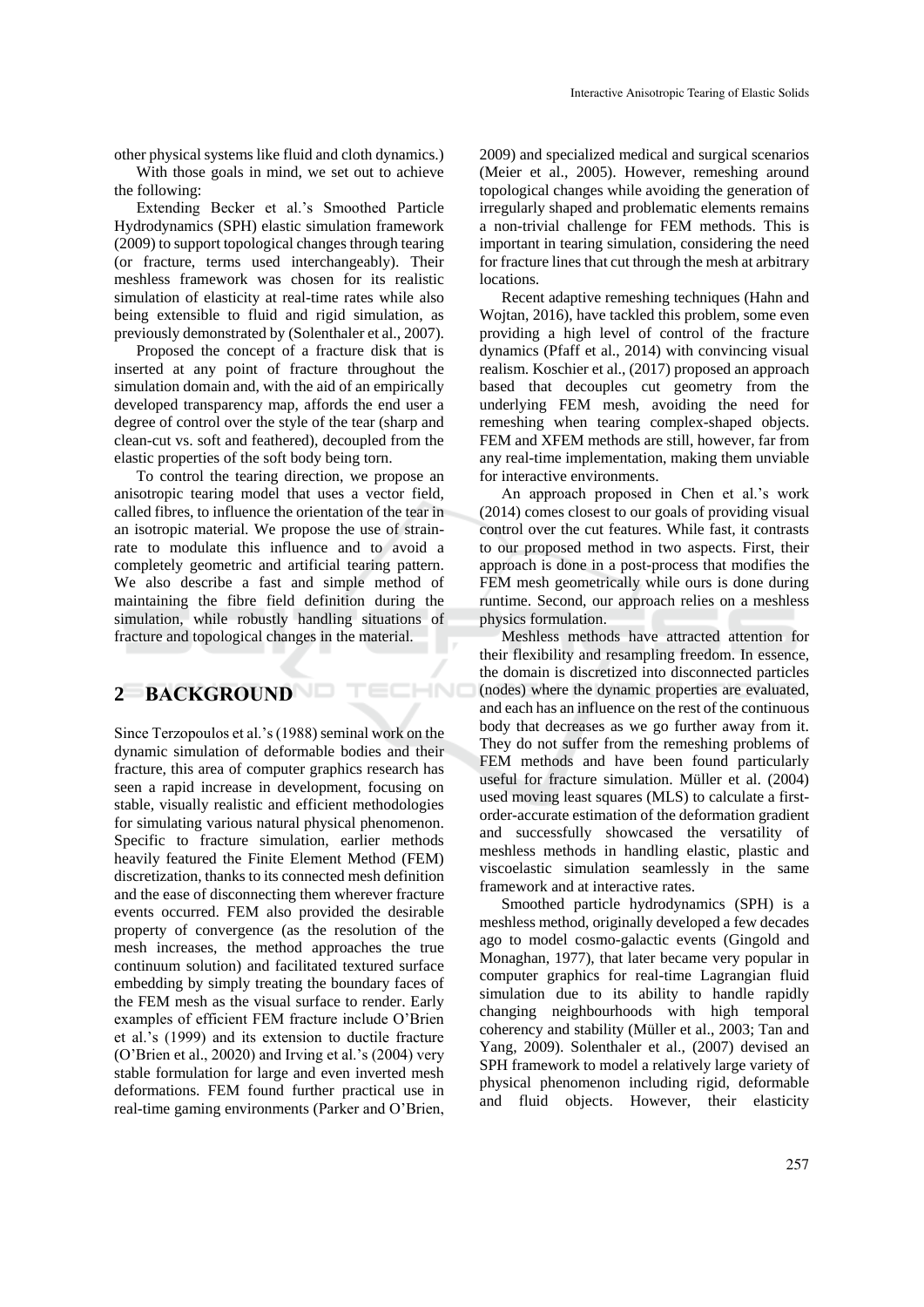formulation suffered from being rotationally variant, causing incorrect handling of rotating elastic bodies that relied on an initial reference position. This was later corrected by Becker et al., (2009) in their corotated SPH formulation for elastic bodies.

Liu et al., (2011) presented a meshless method to simulate fracture in brittle solids. They used rigid dynamics for regular simulation and the Meshless Local PetricGalerkin (MLPG) method to evaluate stresses throughout the body during a fracturing event. User control over the fracture pattern was allowed through a custom weighted vector field to guide the clustering part of their algorithm. While this approach is fast and works well for brittle fracture in rigid solids, it also forces the creation of a new partition at every fracturing event, making it unsuitable for our elastic soft body tearing where partial cuts are allowed.

One of the few real-time medical simulators that provides anisotropic tearing is Allard et al.'s cataract surgery simulator (2009). In their implementation, they use a 2D FEM model along with a vector field (they called fibre field) to define the desired direction of tear propagation. In contrast to the previously discussed methods, however, their approach is purely physical, relying on a complete anisotropic elasticity simulation, which in turn directly results in anisotropic tearing simulation. While their results are convincing, their method does not allow for anisotropic fracture control in isotropic materials.

The proposed method presented in this short paper is largely based on work first introduced in (Hesham, 2011) which incorporates tearing into Becker's (2009) corotated SPH approach, and further influenced by the concepts in Allard et al.'s (2009) and Liu et al.'s (2011) research.

## **3 METHODOLOGY**

We start by describing how fracture is visually encoded using fracture disks and allowed to exist in semi-arbitrary locations, followed by parametrizations that allow control over the visual detail of the fracture pattern without disturbing the underlying physical mechanics and finally, incorporating controllable anisotropic influence on the tearing direction. We apply our tearing modifications while striving for minimal impact on the computational cost of the already efficient elastic simulation.

### **3.1 Tearing**

#### **3.1.1 Fractured Kernel Shape Functions**

In FEM or Mass-Spring System (MSS) simulations, the discretized simulation nodes have well defined connections that can be removed or split apart to introduce fracture and topological change into the model. Meshless methods like SPH, on the other hand, do not have this kind of explicit connectivity between its smoothed particles. What we can do, however, is modify the weighted kernel shape functions, such that nodes separated due to fracturing no longer continue to influence the displacement field gradient calculation, even if those nodes are still within each other's neighbourhood radius *h*.

For this purpose, Baleytschko et al., (2003) introduced discontinuities in the SPH kernel shape functions using a visibility criterion. Two nodes within each other's neighboorhoods can no longer interact with each other if the ray passing through them intersects a crack surface. This prevented the shape functions from crossing the crack, but introduced abrupt discontinuities in  $\nabla$ **u** on both sides of the crack, not just across it. This prompted Organ et al., (1996) to introduce transparency to the visibility check, providing a smoother outcome for the modified shape functions and better transitions near the tip of the crack front. We follow this approach and develop our own transparency criteria, motivated by empirical results and the afforded controllability of the tearing style.

Every particle *i* stores a visibility value  $A_{ii} \in [0, 1]$ for every particle *j* in its neighbourhood, where 0 means the particles can completely see each other and 1 indicates no visibility at all. This is symmetric, so  $A_{ij} = A_{ji}$ . The value is used to artificially increase the distance between  $x_i^0$  and  $x_j^0$  for the kernel computation in equation for both particles. So, the new distance metric used for *r* becomes:

$$
r_{i_j} = ||x_i^0 - x_j^0|| + A_{ij}h
$$
 (1)

A crack surface is defined as a round disk centred at position c with axis vector *a* and radius k. Wherever a fracture event is detected, a new disk is inserted. The criteria for determining the disk location and orientation is discussed in sections 3.1.2-3.2.2. Once inserted, we trigger a visibility check for all nearby particles: for a given particle *i*, we trace a ray to each of its neighbours *j* and denote the location of intersection of each ray with the fracture disk as **d**ij. The opacity  $\alpha_{ii}$  at that point on the disk gets added to the principle opacity  $A_{ij}$ . The opacity  $\alpha \in [0, 1]$  is radially defined on the disk as: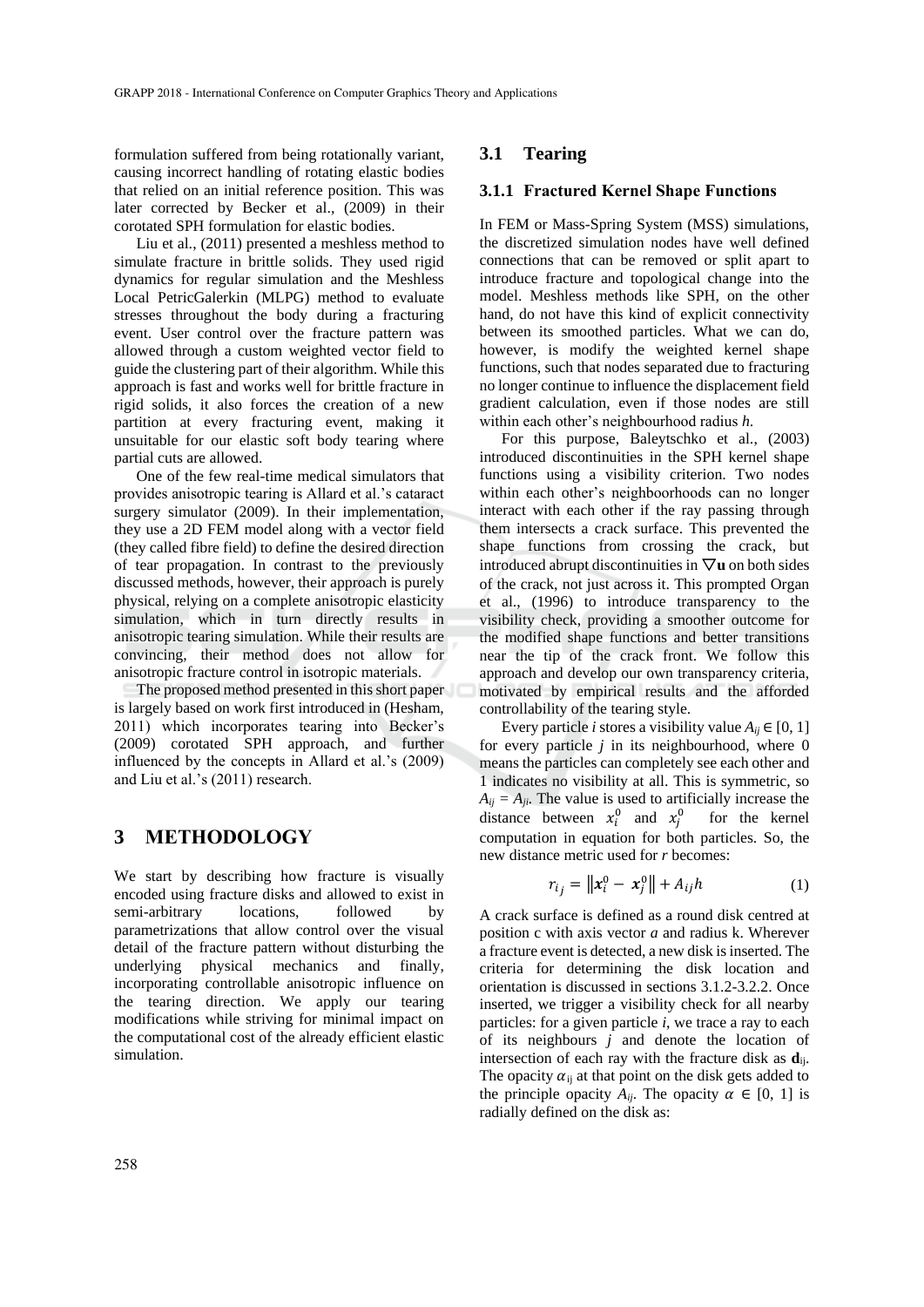$$
\alpha = \begin{cases} 1, & \|\mathbf{d}_{ij} - \mathbf{c}\| \le \gamma k \\ 1 - \left(\frac{\|\mathbf{d}_{ij} - \mathbf{c}\| - \gamma k}{k(1 - \gamma)}\right)^e, \text{otherwise} \end{cases} \tag{2}
$$

where  $\gamma \in [0, 1]$  defines the rigidity of the fracture giving the user control over how the fracture propagates locally. Visually, γ*k* can be thought of as the radius of an inner disk that is completely opaque  $(\alpha = 1)$  and the rest of the disk gets gradually more trans-parent as we move closer to the outer edge, radius k, of the disk. Figure 2 shows the gradual effect of disk transparency on the kernel shape function for particle *i*.

The  $\alpha_{ii}$  value is the same for both particles ( $\alpha_{ii}$  =  $\alpha_{ii}$ ). If multiple disks are inserted in the same time step (frame) of animation, the  $\alpha_{ij}$  obtained from all the disk visibility checks are treated additively and *Aij* is updated before discarding all the disks at the end of the frame.  $A_{ii}$  can only increase, as we treat fracture damage as permanent, and once it reaches 1, the particles are dropped from each other's neighbourhood lists and are never used again in each other's ▽**u** calculation. Also, as a general rule, if the particles become too distant from each other  $||\mathbf{x}_i - \mathbf{x}_j||$ > 2.5h, we drop them from their corresponding lists, regardless of *Ai*j. Note that while the visibility check is done using the current deformed state with positions  $\mathbf{x}_i$  and  $\mathbf{x}_j$ , the neighbourhood update is done on the initial state  $\mathbf{x}_i^0$  and  $\mathbf{x}_j^0$  as that is where the elastic structure is originally defined.

High γ values produce very rigid and clean cuts, whereas lower values produce softness in the fracture lines and interesting patterns will arise (Figure 3 and Figure 1). Of course, values can also be defined globally or specified locally per node. We empirically found  $\gamma = 1$  to be a suitable default value.

The method presented in this section is a simple userfriendly way to alter the dynamic style of fracture, affording flexibility of design and working alongside (without being restricted by) the physical parameters used for elasticity simulation.

### **3.1.2 Fracture Criteria**

Fracture or tearing is initiated at any point in the body where the maximal eigenvalue of the stress tensor exceeds the material threshold. For an isotropic material, the crack is propagated orthogonally to the corresponding eigenvector.

The stress criteria are evaluated at every particle in the simulation and we can directly begin the crack at the location of that node. However, arbitrary crack locations that are not dependent on the particle

distribution are also very easily. Part of what makes meshless methods attractive for fracture simulation is their inherent flexibility with resampling, allowing the freedom to insert particles without worrying about proper remeshing as with FEM methods.



Figure 2: Effect of a visibility check through a fracture disk (red) on the kernel shape function (thick line) with influence radius *h* (dotted circle).



Figure 3: Effect of transparent fracture disks on the fracture style. High γ values produce stiff fractures akin to brittle fracture; while low  $\gamma$  produces "softer" tearing, with interesting small-scale effects like shown here, where part of the fractured object still seems to be "hanging by a thread", as seen when tearing a fibrous body (e.g. an orange).

Our goal is still primarily an interactive application, and although resampling might increase accuracy, it could result in an unpredictable increase in the number of simulation nodes and effectively penalize simulations with a high count of fracturing events.

Our crack location method begins with a node whose principal stress (eigenvalue)  $v_i$  has exceeded the material fracture threshold. We obtain the corresponding stress eigenvector  $\sigma_{v_i}$  and the orthogonal fracture direction **z**i. A fracture disk is inserted with  $\mathbf{c} = \mathbf{x}_i$ ,  $a = \sigma_{v_i}$  and  $k = h + 2(v_i - \tau)$ .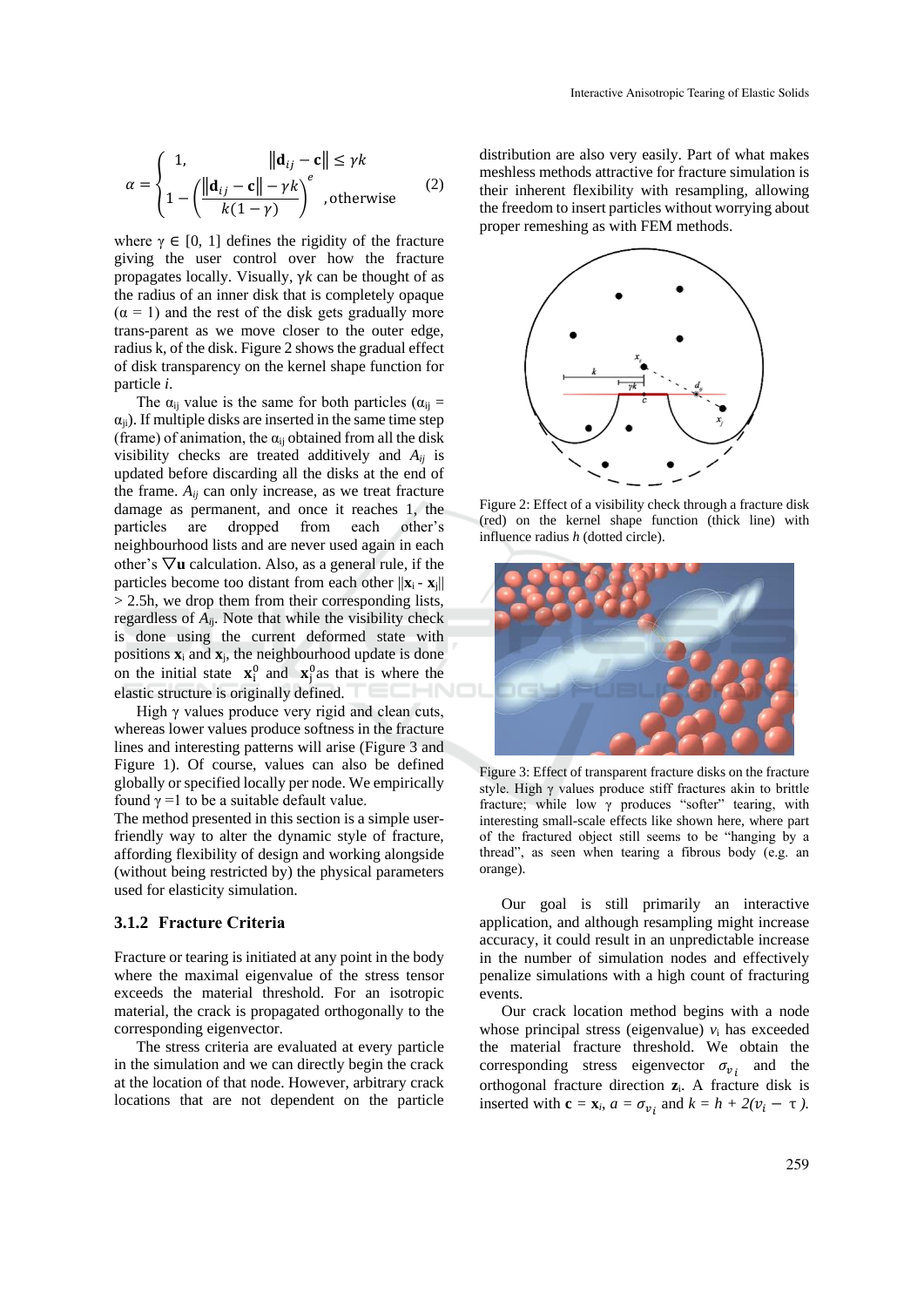We then split the neighbourhood of particle *i* into *Left* and *Right* neighbourhoods by the plane containing **z**<sup>i</sup> and whose normal is in  $\sigma_{v_i}$ . The weighted average of the maximal stresses is calculated for each side independently as Left and Right:

$$
\bar{v}_{Left} = \sum_{j} m_j v_j W(||\mathbf{x}_j - \mathbf{x}_i||, h)
$$
  
, for every *j* to the 'left' of  $\mathbf{z}_i$  (3)

$$
\bar{v}_{Right} = \sum_{j} m_j v_j W(||\mathbf{x}_j - \mathbf{x}_i||, h)
$$
  
, for every *j* to the 'right' of  $\mathbf{z}_i$  (4)

The main idea here is to find out which side is more stressed, and this bias informs us of where the fracture would have most likely occurred. Finally, we perturb the crack location from its original position **x**<sup>i</sup> along the stress vector  $\sigma_{v_i}$  by an amount directly proportional to the difference between *Left* and *Right*.

Since meshless methods are inherently denser than FEM methods, we find this minimal approach reasonable for finding a physically-motivated arbitrary crack location without sacrificing computational efficiency.

#### **3.2 Anisotropic Tearing**

In this section we describe the specifics related to anisotropic control over the tearing direction, using terminology analogous to fibres found in biological tissue (Allard et al., 2009).

#### **3.2.1 Fibre Orientation Update**

In our physics model, we allow a user-controlled vector field over the simulation particles to denote the desired directional influence on the tear propagation. Each vector is called a fibre, and is conceptualized as a 1-dimensional thread flowing through the body of the object. We assume that the fibres fill up the 3D domain of the simulation. That is, any particle lying within the continuum of the object has a single fibre passing through it, indicating the preferred direction of tearing at that particle. These threads give strength to the material along their main vector and resist tearing across it.

The fibrous structure of the object is discretized into a vector field over our existing set of simulation particles *P*. Every particle is initialised with the 3D vector  $\theta_i$  indicating fibre direction through that particle position. The directions can be defined globally, generated procedurally (for example following the curvature of the object), or setup by hand using 3D brushes or other manual techniques.

As the simulation progresses and the object is deformed by elastic and external forces, we need to update the direction of the fibre to reflect the true fibre structure in the deformed state, because elastic forces do not produce local torque. This was not a problem in Liu et al.'s (2011) meshless brittle fracture simulation because they used rigid body dynamics and could correctly maintain the fibre direction throughout the simulation. Elastic FEM methods, like (Allard et al., 2009), can simply embed the fibre within each triangle (2D) or tetrahedron (3D) and track the orientation as the simplex deforms.

We initially experimented with an implicit definition of  $\theta_i$ , so for a certain particle *i*, we chose a neighbouring particle *j* such that  $\mathbf{x}_i^0 - \mathbf{x}_j^0$  as provided the closest approximation to the user input direction i. Once initialised, this link between i and j is constant throughout the simulation. This method was simple to implement, and gave a very stable non-jittery definition of  $\theta_i$ , but we soon realised its disadvantages. The first obvious problem was that the fibre structure became entirely dependent on the initial distribution of particles, hence we could not truly define arbitrary fibre directions. Additionally, having the direction coupled with a single particle *j* meant that  $\theta_i$ , was no longer aware of deformations on the opposite side of *i* and would not update the fibre at *i* accordingly. Lastly, further maintenance was required when a fracturing event separated *i* from *j*, requiring us to find a new suitable neighbour j for *i*. It quickly became apparent that this approach was not robust enough for our tearable simulation.

We opted instead for an explicit definition of  $\theta_i$ (Figure 4). Becker et al.'s (2009) corotated SPH formulation that we already use to evaluate elastic dynamics, provides a rotation matrix, **R**i, which encodes the local rotational variance from the initial undeformed shape. This gave us a very stable and efficient way to locally update the current fibre direction  $\phi_i$ :

$$
\phi_i = \mathbf{R}_i \theta_i \tag{5}
$$

where  $\theta_i$  (or  $-\theta_i$ , we do not differentiate between them) is now just the initial vector definition of the fibre, centred at  $\mathbf{x}_i$  and is no longer restricted to the distribution of the particles, and the current  $\phi_i$  is not affected by fracturing events.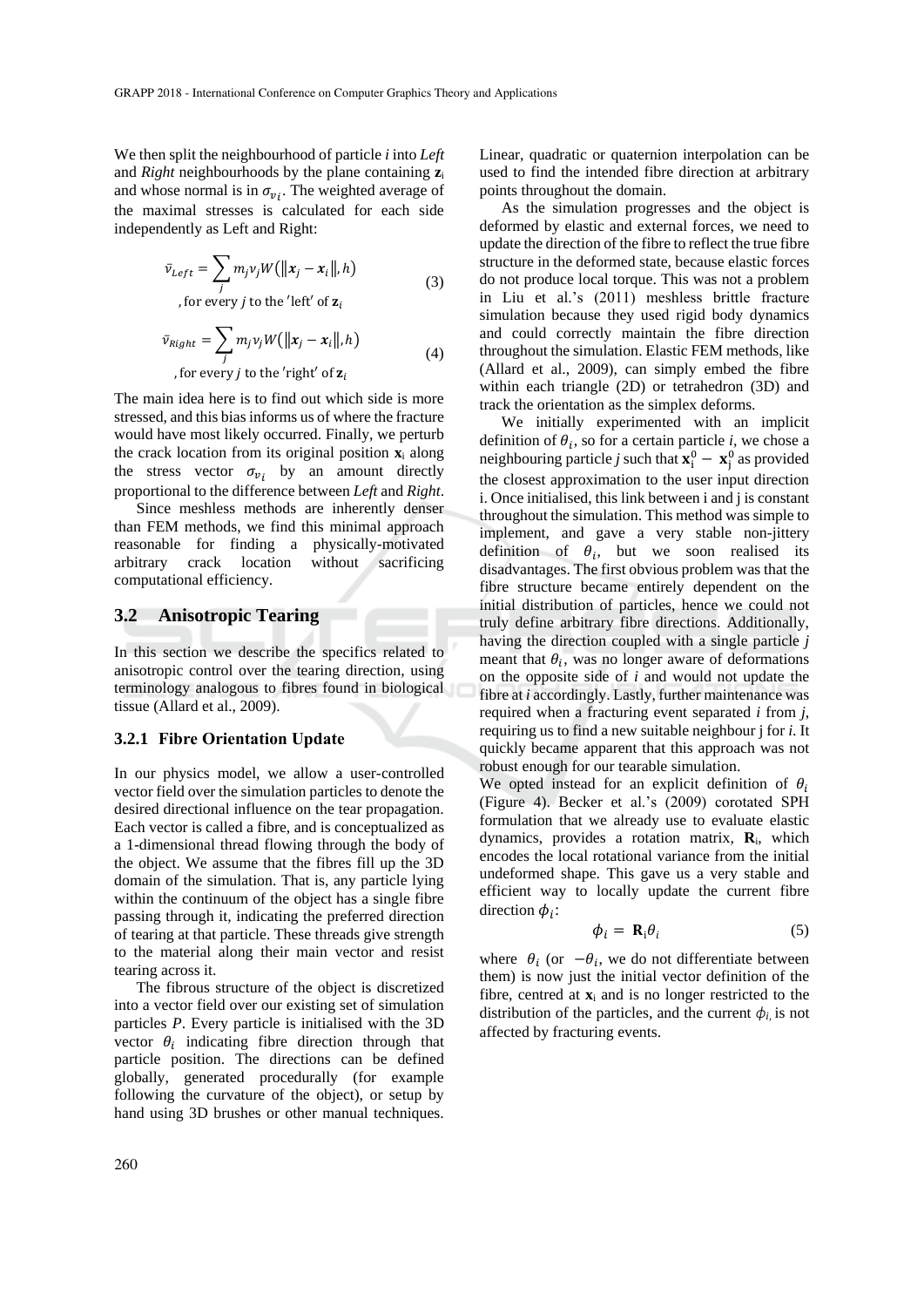

Figure 4: Fibre orientation maintenance. From left to right: undeformed particles with initial fibre direction  $\theta_i$ ; deformed particles with no update to fibre direction; deformed particles with explicit fibre update  $\phi_i = \mathbf{R}_i \theta_i$ .

#### **3.2.2 Anisotropic Influence of Fibre on the Tearing Direction**

In this section, we describe how fibre orientation is used to influence the fracture direction **z** in 3.1.2, resulting in the desired anisotropic fracture.

Fibres in our simulation are there to resist tearing across the fibre's main direction. Given the plane  $\Phi_i$ whose normal is  $\phi_i$ , we want to suppress the component of the fracture vector  $z_i$  in the direction of its projection onto  $\Phi_i$ . The new fracture vector is then:

$$
\mathbf{z}'_i = \mathbf{z}_i - \left(1 - \beta_j\right) \text{proj}_{\Phi}(\mathbf{z}_i),\tag{6}
$$

where  $\beta_i$  is a penalty term deciding the magnitude of the fibre's influence  $(0 = \text{completely follow fibre})$ direction;  $1 = no$  fibre influence at all). What distinguishes our implementation from previous penalty-based anisotropy models (Liu et al., 2011) is that in addition to allowing user-input values for  $\beta_i$ , we improve the simulation realism by also considering the physical rate of deformation (strain rate  $\dot{\varepsilon}_i$ ) for varying  $\beta_i$ . The faster the rate of deformation is, the less the fibre can influence the tear's direction. The effect of our approach can be seen in Figure 5.

## **4 RESULTS**

#### **4.1 Implementation**

We implemented our elasticity and tearing models by extending the open source SPH simulator FLUIDSv.2 (Hoetzlein and Höllerer, 2008), resulting in a system that can simulate both fluids and tearable elastic bodies. The code is written in C++ and utilizes OpenGL for graphical output.

The particles in all of our tests are on average 0.05 units apart with an influence radius  $h = 0.2$ . The number of neighbours a particle can have within its influence radius is limited to the nearest 20. This allows us to use an adjacency list to maintain neighbourhood information quite efficiently. In addition, we inserted our deforming particles into a

spatial hash as described in Viccione et al. (2008), which is a standard way to accelerate broad-phase collision detection and fluid neighbourhoods, but we also use it to quickly find the grid(s) around an inserted fracture disk, performing the disk visibility check on only those particles.

### **4.2 Performance and Results**

We successfully achieve interactive rates in our tests, with our profiler indicating that our calculations take an average of 62% of the total processing time per frame, with the rest for rendering and other processes. These results, while not distinguished from similar purely elastic simulation models, show considerable speed-up when compared to similar fracturing simulations, in some cases even an order of a magnitude faster, as shown in Table 1. We do note that surfacing would incur additional costs, but our physical fracturing simulation speeds already seem promising. We compare our method with other meshless techniques in computer graphics that allow soft-body tearing. We also include the performance of Becker et al., (2009), the purely elastic framework that we extended, to show that our tearing method does not present a large computational penalty, even in situations with relatively high particle count. As the number of fractured partitions increased, our simulation got faster due to a reduced neighbourhood list. Figure 5 shows an example of an elastic soft body hanging from a static support bar (green) and getting torn by its own weight. Figure 4 shows how we enhance the realism of anisotropic tearing by considering the velocity of deformation, strain rate.

As with every physics simulator in computer graphics, stability is an important factor to consider in our tests and implementation design. We use the Verlet variant of the Leapfrog integration (Nealen et al., 2006), to advance our simulation, which was fast to solve and provided a high degree of stability. Complex cases benefited from increasing particle samples and decreasing the timestep, at an added computational cost. Generally, SPH fluid pressure forces were also useful to maintain stability for larger time steps (Becker et al., 2009; Müller et al., 2004). We also found it helpful to spread the fracture disk insertion process over several frames (4 to 10) by scaling the disk size from 0.25*k* to *k*. Aside from being a reasonable reflection of reality, this had a favourable impact on our computational and visual stability.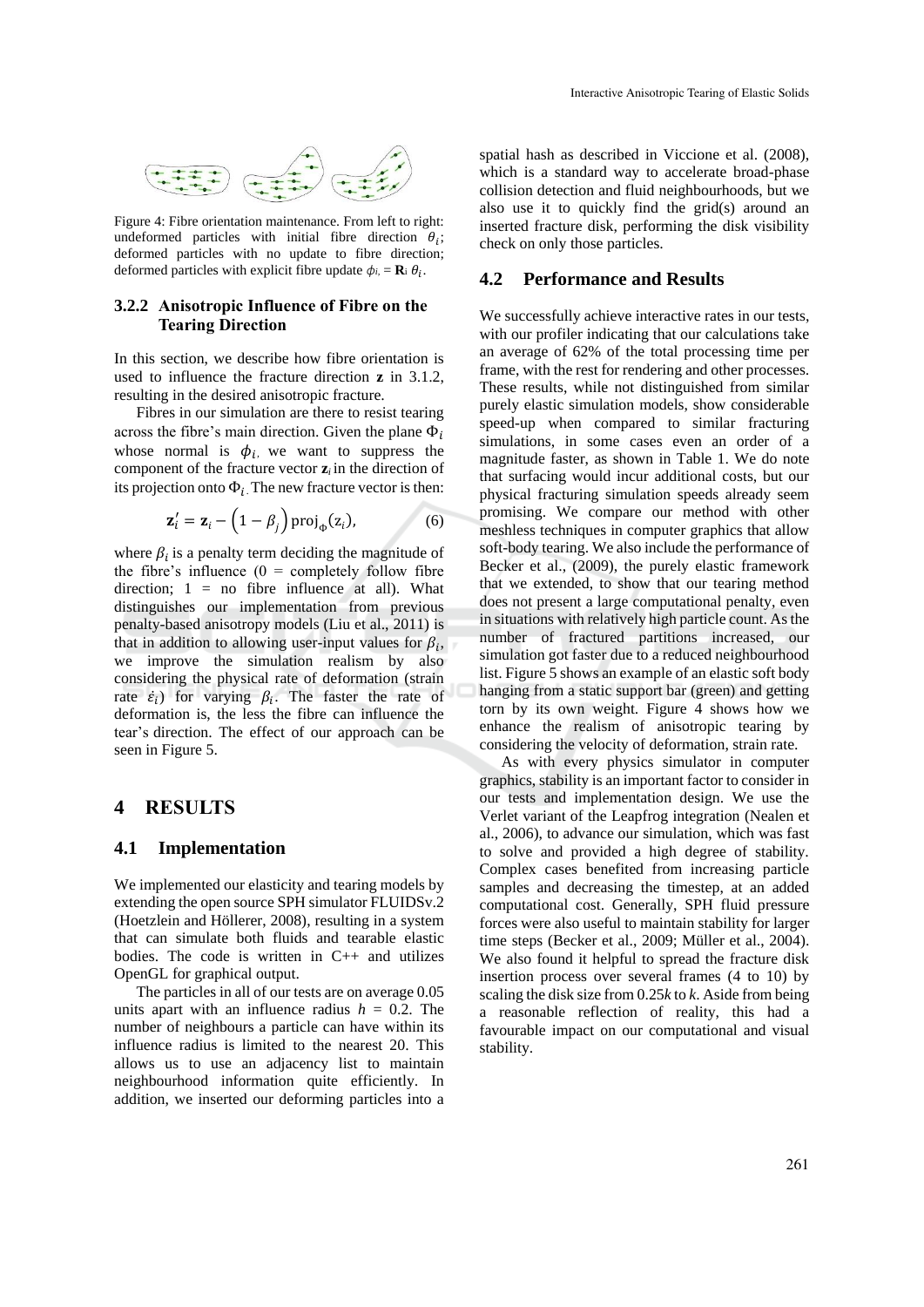

Figure 5: An originally rectangular soft body with diagonal fibres pointing north-east being torn apart by external forces (green cones). Top: peeling the object slowly allows the fibre to dictate the tearing direction. Bottom: a faster strainrate correctly reduces the anisotropic influence of fibre, closely resembling tearing in a fibre-free object.

Table 1: Performance results for samples shown in this report.

| <b>Sample</b> | <b>Particles</b> | $\gamma$ Tear<br><b>Rigidity</b> | $\Delta t$ (ms) | <b>FPS</b> |
|---------------|------------------|----------------------------------|-----------------|------------|
| Figure 3.     | 700              | 0.5                              |                 | 65         |
| Figure 5.     | 300              | 0.9                              | 5               | 86         |
| Figure 1b.    | 24000            | 0.85                             |                 | 37         |
| Figure 1c.    | 24000            | 0.3                              | 5               | 34         |

While evaluating our explicit fibre tracking method (Section 3.2.1), we observed that temporal coherency of the fibre orientation was not perfect (i.e. it seemed a bit jittery) for particles near the surface of newly created fractures. We believe this happens because the SPH-based rotation estimation **R** has lesser accuracy due to a reduced number of neighbouring particles compared to the neighbours at the initial reference positions. The effect on the simulation, however, was negligible and the method is overall very sufficient for a fairly accurate and robust maintenance of fibre direction. We also noticed that it performs quite well with primarily dilation-based de-formations (stretch and compression), however it struggles to maintain the fibre orientation accurately when the object is subjected to large shear deformations. We attempted, unsuccessfully, to remedy this by extracting the local

shear information from the Jacobian of the displacement field to inform the fibre orientation. We suspect that a mixed explicit-implicit fibre update method would help greatly in this situation.

## **5 CONCLUSIONS**

This short paper has presented a method for soft-body tearing that emphasizes controllability, speed and stability without significantly compromising realism and accuracy, all of which are desired aspects in game, film and medical simulation development. We provided simple parametrizations for two interesting phenomena in tearing simulation. The first, controls how clean (brittle-looking) the cuts are; and the second involved anisotropic control of the tearing direction for mechanically isotropic materials using embedded virtual fibres in the de-formable body.

We have shown how to incorporate our approach into an existing soft-body simulator by extending an elastic solids SPH framework, chosen due to the versatility of meshless methods in fracturing simulations and their suitability for extension into unified physics solvers that directly interact with other meshless simulants such as fluids.

While the observed performance of the method in this poster is encouraging, this work requires further validation against real-life scenarios, particularly building a database of parameterization for tearing of various fibrous objects (e.g. fruits and vegetables) and organic tissue. It would also benefit from comparative analysis against the established state-of-the-art in near real-time soft-body tearing. Blobby-sphere based surfacing would suffice for rudimentary examination of the results, but more sophisticated surfacing methods warrant study.

Medical soft tissue that exhibits highly non-linear and anisotropic behaviour (Zohdi, 2007) is difficult to simulate and tear accurately in real-time. This would involve extending our anisotropic component to model more sophisticated fibre fields including grids and 2D strips, in addition to accounting for anisotropy, not just in tearing, but in the mechanical behaviour itself where the material stress thresholds vary across different directions.

## **ACKNOWLEDGEMENTS**

This project was funded by The Interactive and Multi-Modal Experience Research Syndicate (IMMERSe).